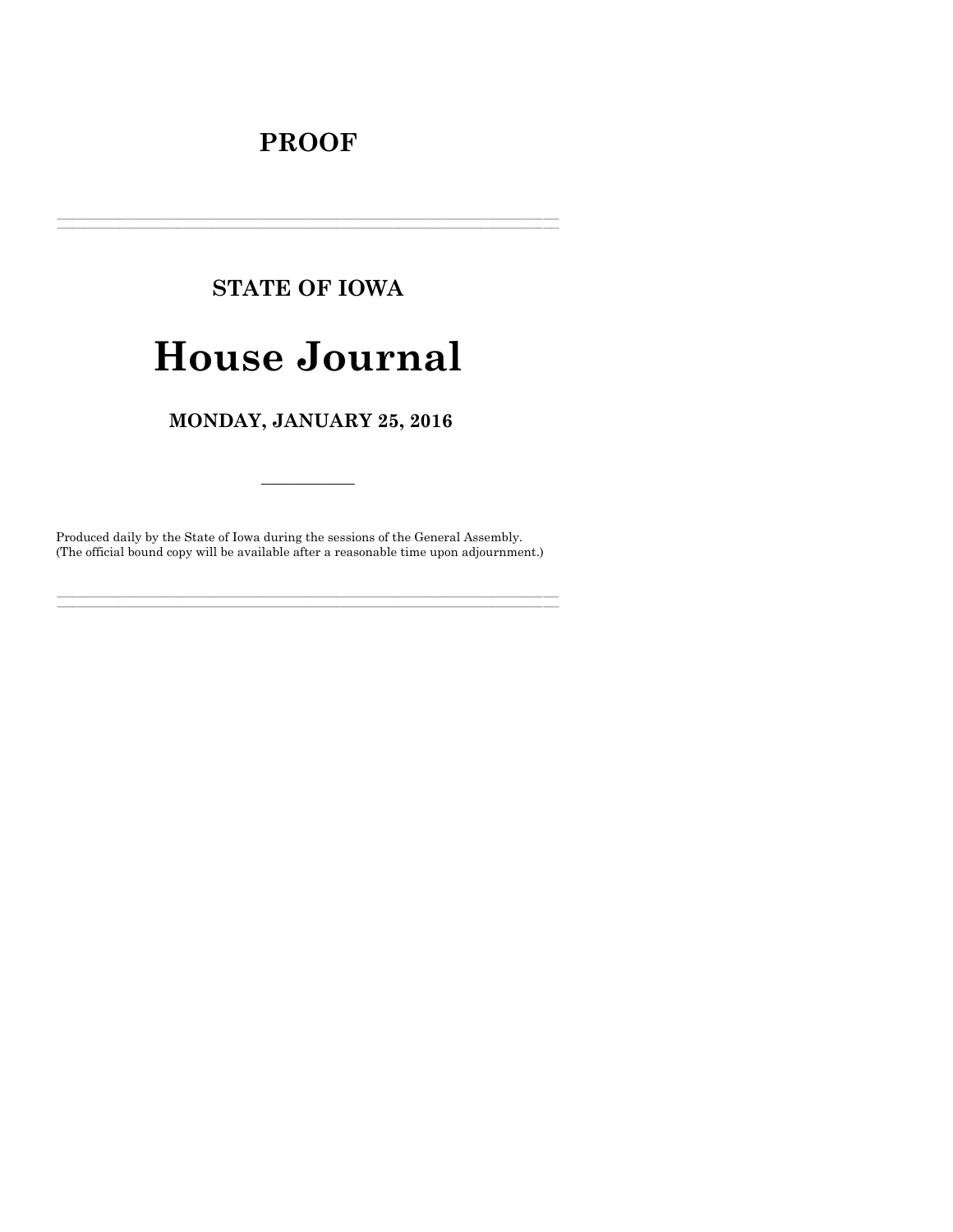## **JOURNAL OF THE HOUSE**

Fifteenth Calendar Day - Tenth Session Day

Hall of the House of Representatives Des Moines, Iowa, Monday, January 25, 2016

The House met pursuant to adjournment at 1:00 p.m., Speaker Upmeyer in the chair.

Prayer was offered by Pastor Brian McCracken, Murray Church of Christ, Murray. He was the guest of Representative Fry of Clarke.

#### PLEDGE OF ALLEGIANCE

The Pledge of Allegiance was led by Amanda Ryner, Page from Winterset.

The Journal of Friday, January 22, 2016, was approved.

#### INTRODUCTION OF BILLS

**[House File](http://coolice.legis.iowa.gov/Cool-ICE/default.asp?Category=billinfo&Service=Billbook&frame=1&GA=86&hbill=HF2089) 2089,** by Rizer, a bill for an act relating to temporary orders for custody involving the relocation of the residence of a minor child.

Read first time and referred to committee on **Judiciary.**

**[House File 2090,](http://coolice.legis.iowa.gov/Cool-ICE/default.asp?Category=billinfo&Service=Billbook&frame=1&GA=86&hbill=HF2090)** by Rizer, a bill for an act relating to the preference for joint physical care of a child in awarding custody.

Read first time and referred to committee on **Judiciary.**

**[House File 2091,](http://coolice.legis.iowa.gov/Cool-ICE/default.asp?Category=billinfo&Service=Billbook&frame=1&GA=86&hbill=HF2091)** by Wessel-Kroeschell, a bill for an act relating to civil rights by providing that denial of access to a restroom by a public accommodation to certain persons is an unfair or discriminatory practice.

Read first time and referred to committee on **Judiciary.**

On motion by Hagenow of Polk, the House was recessed at 1:05 p.m., until 4:00 p.m.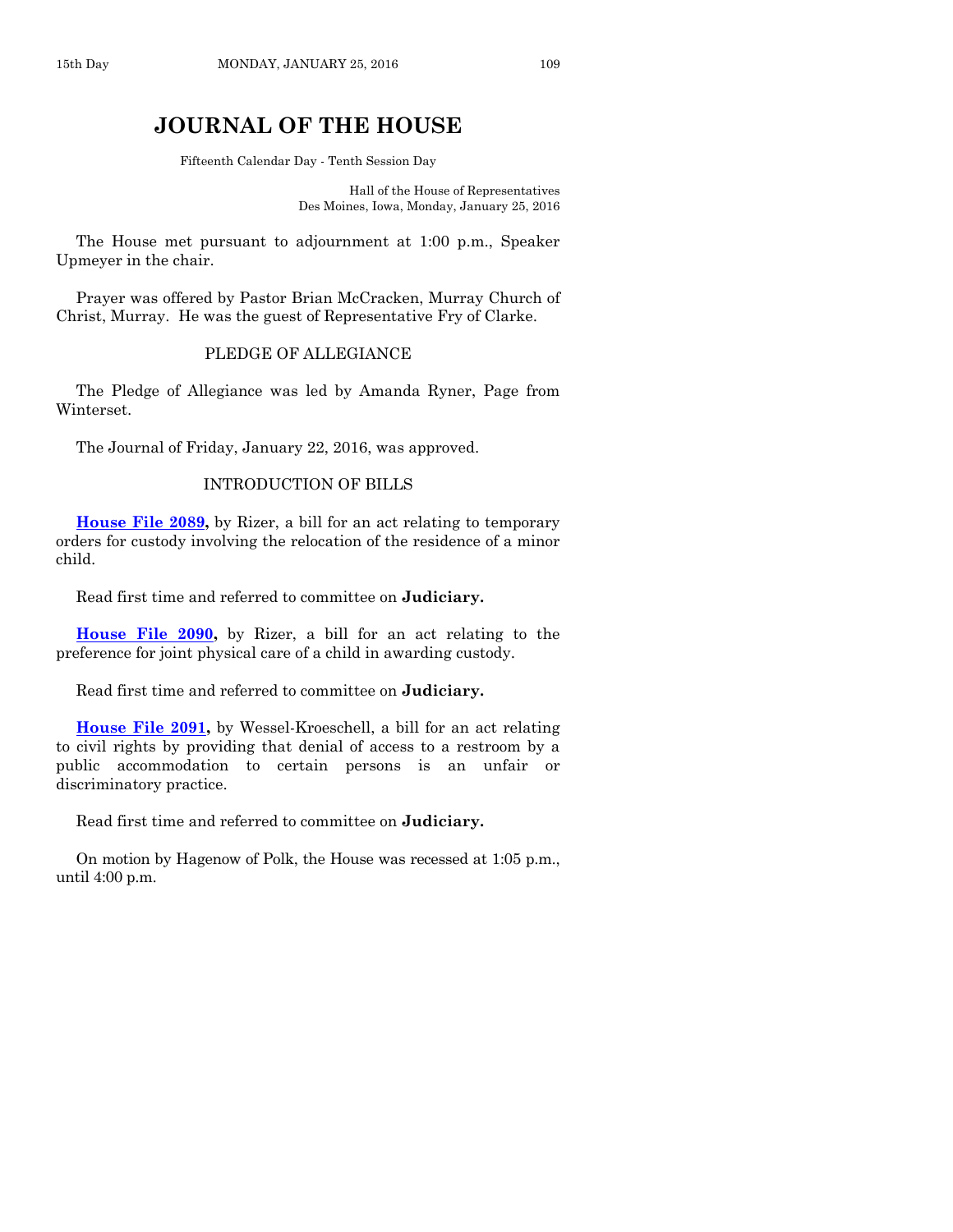#### AFTERNOON SESSION

The House reconvened at 4:08 p.m., Speaker Upmeyer in the chair.

#### CONSIDERATION OF BILLS Regular Calendar

**[Senate File 174,](http://coolice.legis.iowa.gov/Cool-ICE/default.asp?Category=billinfo&Service=Billbook&frame=1&GA=86&hbill=SF174)** a bill for an act establishing the state percent of growth, with report of committee recommending amendment and passage, was taken up for consideration.

Jorgensen of Woodbury offered amendment H–[8001](http://coolice.legis.iowa.gov/Cool-ICE/default.asp?Category=billinfo&Service=Billbook&frame=1&GA=86&hbill=H8001) filed by the committee on Education.

Forristall of Pottawattamie rose on a point of order regarding Rule 10, decorum in debate.

The Speaker ruled the point not well taken.

Windschitl of Harrison in the chair at 5:47 p.m.

Speaker Upmeyer in the chair at 5:56 p.m.

Dawson of Woodbury rose on a point of order that committee amendment  $H-8001$  $H-8001$  was not germane.

The Speaker ruled the point not well taken and committee amendment H–[8001](http://coolice.legis.iowa.gov/Cool-ICE/default.asp?Category=billinfo&Service=Billbook&frame=1&GA=86&hbill=H8001) germane.

The House stood at ease at 6:23 p.m., until the fall of the gavel.

The House resumed session at 6:34 p.m., Speaker Upmeyer in the chair.

Jorgensen of Woodbury moved the adoption of the committee amendment H–[8001.](http://coolice.legis.iowa.gov/Cool-ICE/default.asp?Category=billinfo&Service=Billbook&frame=1&GA=86&hbill=H8001)

Roll call was requested by Hall of Woodbury and Hunter of Polk.

On the question "Shall the committee amendment  $H-8001$  $H-8001$  be adopted?"  $(S.F. 174)$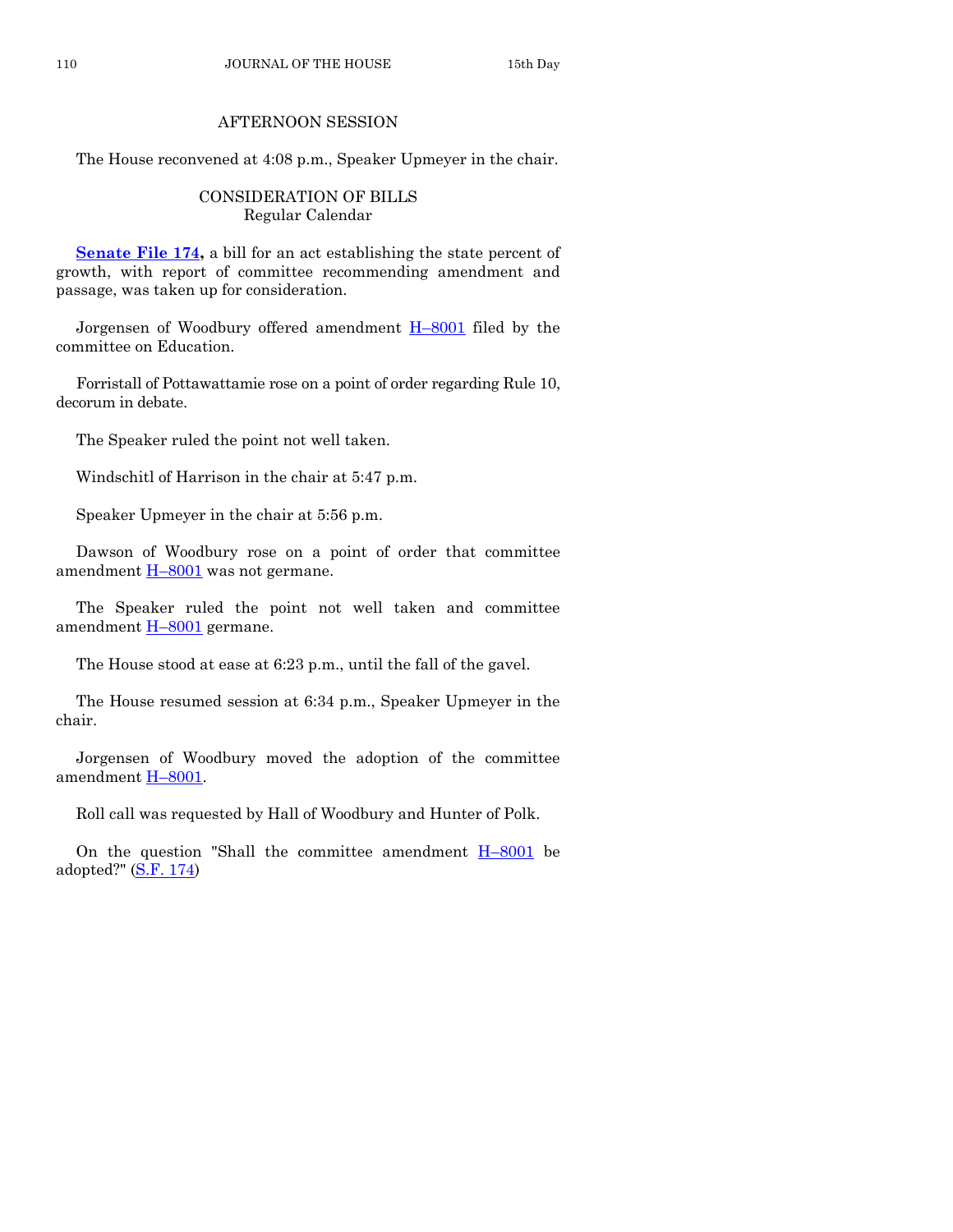#### The ayes were, 55:

| Bacon      | Baudler       | Baxter             | <b>Best</b> |
|------------|---------------|--------------------|-------------|
| Branhagen  | <b>Byrnes</b> | Carlson            | Cownie      |
| Devoe      | Dolecheck     | Fisher             | Forristall  |
| Fry        | Gassman       | Grassley           | Gustafson   |
| Hagenow    | Hanusa        | Heartsill          | Heaton      |
| Hein       | Highfill      | Holt               | Holz        |
| Huseman    | Jones         | Jorgensen          | Kaufmann    |
| Klein      | Koester       | Kooiker            | Landon      |
| Maxwell    | Miller, L.    | Mommsen            | Moore, T.   |
| Nunn       | Paulsen       | Paustian           | Pettengill  |
| Rizer      | Rogers        | Salmon             | Sands       |
| Sexton     | Sheets        | Sieck              | Stanerson   |
| Taylor, R. | Vander Linden | Watts              | Wills       |
| Windschitl | Worthan       | Speaker<br>Upmeyer |             |

#### The nays were, 43:

| Abdul-Samad       | Anderson            | Bearinger               | <b>Bennett</b> |
|-------------------|---------------------|-------------------------|----------------|
| Berry             | <b>Brown-Powers</b> | Cohoon                  | Dawson         |
| Dunkel            | Finkenauer          | Forbes                  | Gaines         |
| Gaskill           | Hall                | Hanson                  | Heddens        |
| Hunter            | Isenhart            | Jacoby                  | Kearns         |
| Kelley            | Kressig             | Lensing                 | Lykam          |
| Mascher           | McConkey            | Meyer                   | Miller, H.     |
| Moore, B.         | Oldson              | Olson                   | Ourth          |
| Prichard          | Ruff                | Running-Marquardt Smith |                |
| Staed             | Steckman            | Stutsman                | Taylor, T.     |
| Wessel-Kroeschell | Winckler            | Wolfe                   |                |

Absent or not voting, 2:

The committee amendment  $H$ –[8001](http://coolice.legis.iowa.gov/Cool-ICE/default.asp?Category=billinfo&Service=Billbook&frame=1&GA=86&hbill=H8001) was adopted.

Jorgensen of Woodbury moved that the bill be read a last time now and placed upon its passage which motion prevailed and the bill was read a last time.

On the question "Shall the bill pass?" ([S.F. 174\)](http://coolice.legis.iowa.gov/Cool-ICE/default.asp?Category=billinfo&Service=Billbook&frame=1&GA=86&hbill=SF174)

Baltimore Thede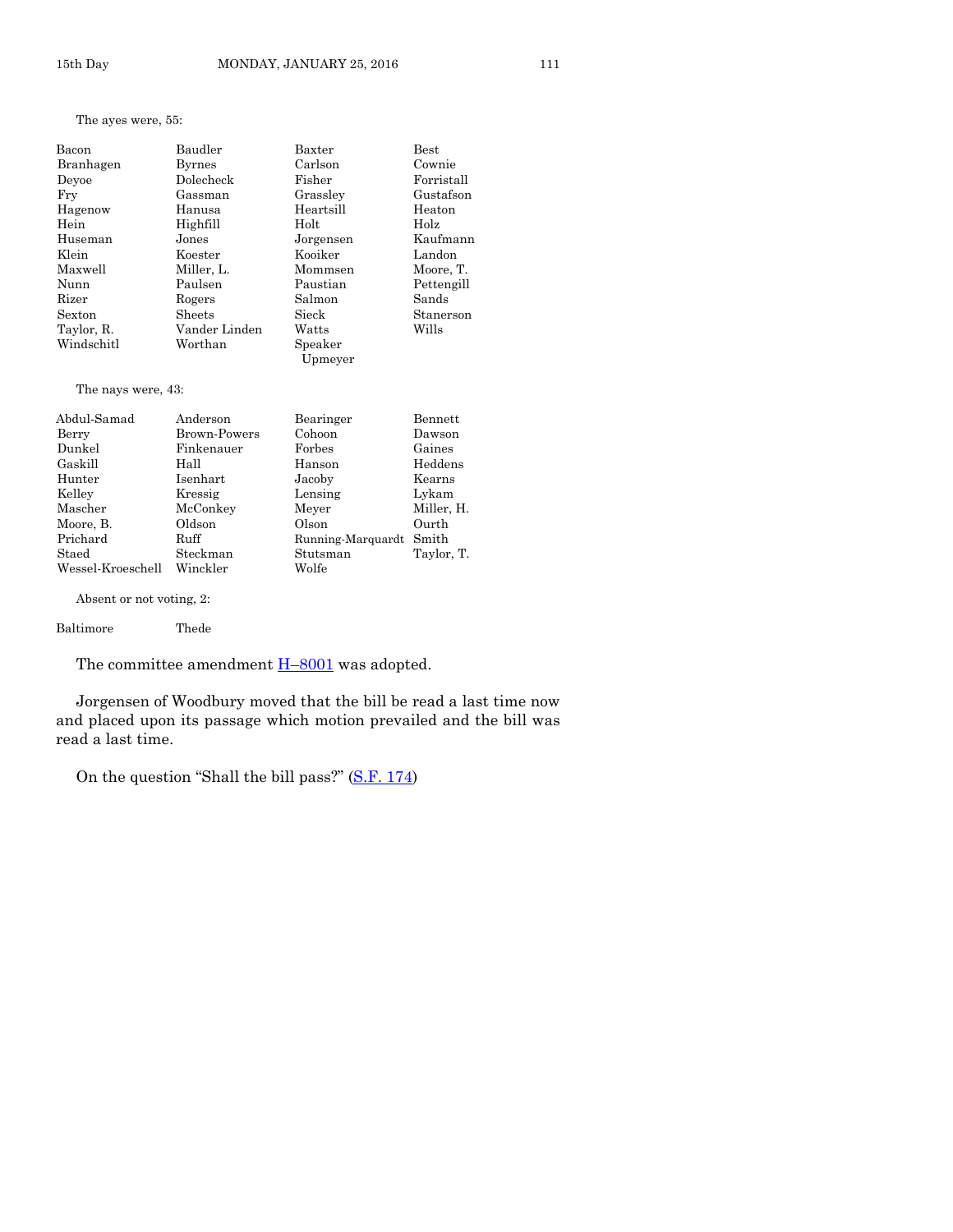The ayes were, 55:

| Bacon      | Baudler       | Baxter    | <b>Best</b> |
|------------|---------------|-----------|-------------|
| Branhagen  | <b>Byrnes</b> | Carlson   | Cownie      |
| Devoe      | Dolecheck     | Fisher    | Forristall  |
| Fry        | Gassman       | Grassley  | Gustafson   |
| Hagenow    | Hanusa        | Heartsill | Heaton      |
| Hein       | Highfill      | Holt      | Holz        |
| Huseman    | Jones         | Jorgensen | Kaufmann    |
| Klein      | Koester       | Kooiker   | Landon      |
| Maxwell    | Miller, L.    | Mommsen   | Moore, T.   |
| Nunn       | Paulsen       | Paustian  | Pettengill  |
| Rizer      | Rogers        | Salmon    | Sands       |
| Sexton     | <b>Sheets</b> | Sieck     | Stanerson   |
| Taylor, R. | Vander Linden | Watts     | Wills       |
| Windschitl | Worthan       | Speaker   |             |
|            |               | Upmeyer   |             |

The nays were, 43:

| Abdul-Samad       | Anderson     | Bearinger         | Bennett    |
|-------------------|--------------|-------------------|------------|
| Berry             | Brown-Powers | Cohoon            | Dawson     |
| Dunkel            | Finkenauer   | Forbes            | Gaines     |
| Gaskill           | Hall         | Hanson            | Heddens    |
| Hunter            | Isenhart     | Jacoby            | Kearns     |
| Kelley            | Kressig      | Lensing           | Lykam      |
| Mascher           | McConkey     | Meyer             | Miller, H. |
| Moore, B.         | Oldson       | Olson             | Ourth      |
| Prichard          | Ruff         | Running-Marquardt | Smith      |
| Staed             | Steckman     | Stutsman          | Taylor, T. |
| Wessel-Kroeschell | Winckler     | Wolfe             |            |

Absent or not voting, 2:

Baltimore Thede

The bill having received a constitutional majority was declared to have passed the House and the title was agreed to.

**[Senate File 175,](http://coolice.legis.iowa.gov/Cool-ICE/default.asp?Category=billinfo&Service=Billbook&frame=1&GA=86&hbill=SF175)** a bill for an act establishing the categorical state percent of growth, with report of committee recommending amendment and passage, was taken up for consideration.

Jorgensen of Woodbury offered amendment H–[8002](http://coolice.legis.iowa.gov/Cool-ICE/default.asp?Category=billinfo&Service=Billbook&frame=1&GA=86&hbill=H8002) filed by the committee on Education and moved its adoption.

Roll call was requested by Hunter of Polk and Steckman of Cerro Gordo.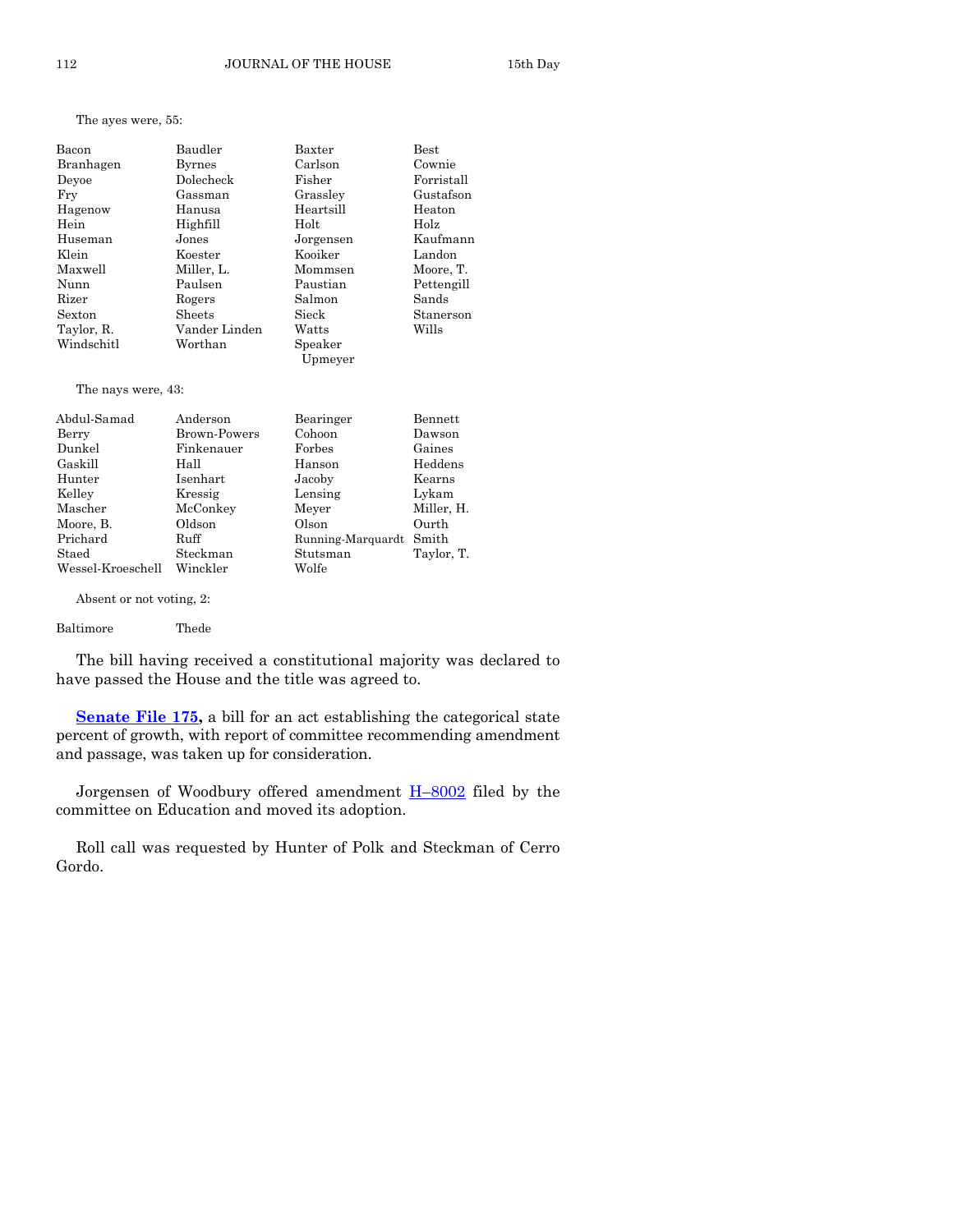|  |                        |  | On the question "Shall the committee amendment H-8002 be |  |
|--|------------------------|--|----------------------------------------------------------|--|
|  | adopted?" $(S.F. 175)$ |  |                                                          |  |

The ayes were, 56:

| Bacon                | Baudler       | Baxter        | Best               |
|----------------------|---------------|---------------|--------------------|
| Branhagen            | <b>Byrnes</b> | Carlson       | Cownie             |
| Devoe                | Dolecheck     | Fisher        | Forristall         |
| Fry                  | Gassman       | Grassley      | Gustafson          |
| Hagenow              | Hanusa        | Heartsill     | Heaton             |
| Hein                 | Highfill      | Holt          | Holz               |
| Huseman              | Jones         | Jorgensen     | Kaufmann           |
| Klein                | Koester       | Kooiker       | Landon             |
| Maxwell              | Miller, L.    | Mommsen       | Moore, B.          |
| Moore, T.            | Nunn          | Paulsen       | Paustian           |
| Pettengill           | Rizer         | Rogers        | Salmon             |
| Sands                | Sexton        | Sheets        | Sieck              |
| Stanerson            | Taylor, R.    | Vander Linden | Watts              |
| Wills                | Windschitl    | Worthan       | Speaker<br>Upmeyer |
| The nays were, 42:   |               |               |                    |
| Abdul-Samad          | Anderson      | Bearinger     | Bennett            |
| Berry                | Brown-Powers  | Cohoon        | Dawson             |
| Dunkel               | Finkenauer    | Forbes        | Gaines             |
| $C_{\alpha}$ . 1.:11 | и.н.          | U anasn       | Uaddama            |

| Dunkei   | r inkenauer             | rorpes     | Gaines            |
|----------|-------------------------|------------|-------------------|
| Gaskill  | Hall                    | Hanson     | Heddens           |
| Hunter   | Isenhart                | Jacoby     | Kearns            |
| Kelley   | Kressig                 | Lensing    | Lykam             |
| Mascher  | McConkey                | Meyer      | Miller, H.        |
| Oldson   | Olson                   | Ourth      | Prichard          |
| Ruff     | Running-Marquardt Smith |            | Staed             |
| Steckman | Stutsman                | Taylor, T. | Wessel-Kroeschell |
| Winckler | Wolfe                   |            |                   |
|          |                         |            |                   |

Absent or not voting, 2:

Baltimore Thede

The committee amendment  $H$ –[8002](http://coolice.legis.iowa.gov/Cool-ICE/default.asp?Category=billinfo&Service=Billbook&frame=1&GA=86&hbill=H8002) was adopted.

Jorgensen of Woodbury moved that the bill be read a last time now and placed upon its passage which motion prevailed and the bill was read a last time.

On the question "Shall the bill pass?" ([S.F. 175\)](http://coolice.legis.iowa.gov/Cool-ICE/default.asp?Category=billinfo&Service=Billbook&frame=1&GA=86&hbill=SF175)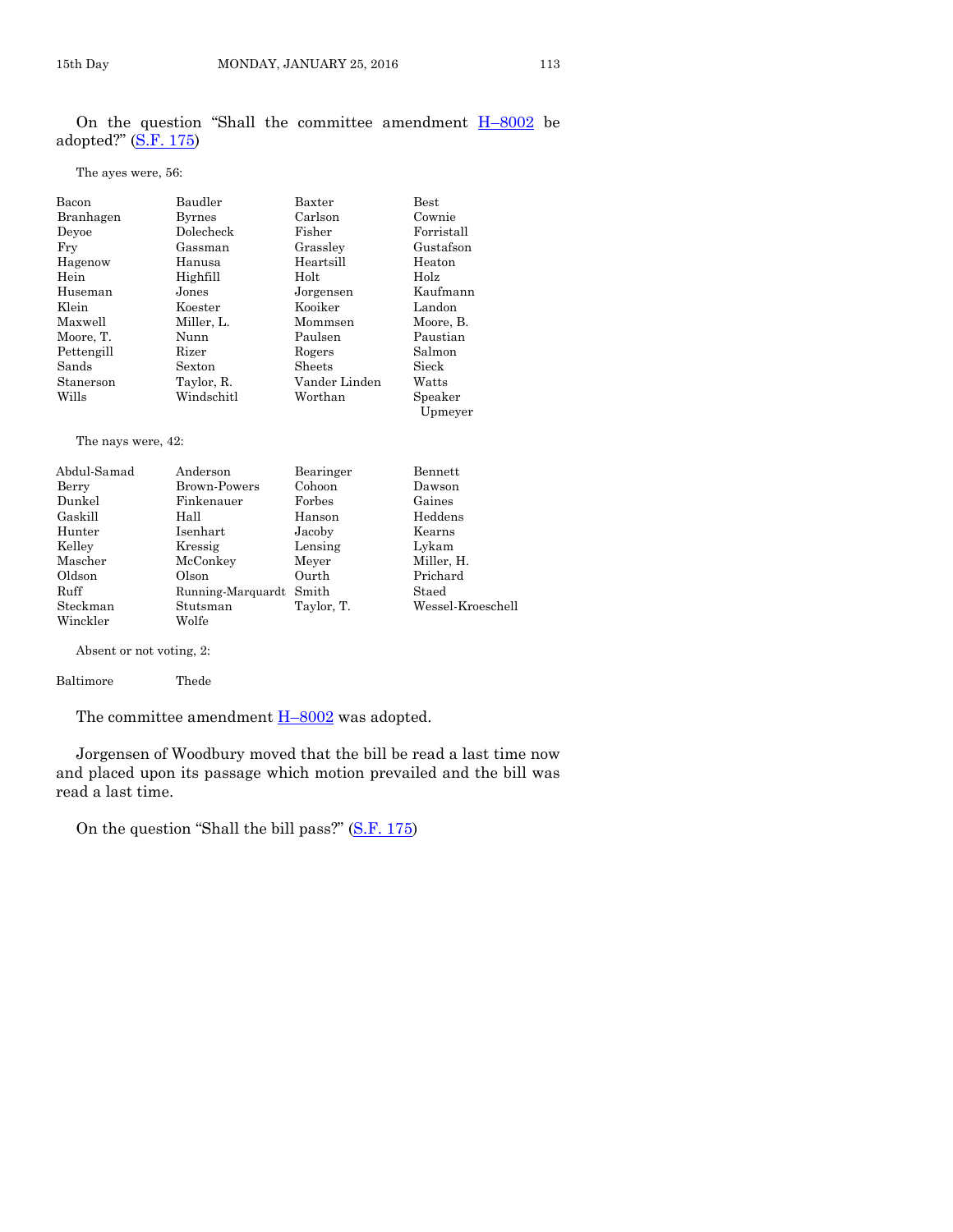The ayes were, 56:

| Bacon      | Baudler    | Baxter        | <b>Best</b>        |
|------------|------------|---------------|--------------------|
| Branhagen  | Byrnes     | Carlson       | Cownie             |
| Devoe      | Dolecheck  | Fisher        | Forristall         |
| Fry        | Gassman    | Grassley      | Gustafson          |
| Hagenow    | Hanusa     | Heartsill     | Heaton             |
| Hein       | Highfill   | Holt          | Holz               |
| Huseman    | Jones      | Jorgensen     | Kaufmann           |
| Klein      | Koester    | Kooiker       | Landon             |
| Maxwell    | Miller, L. | Mommsen       | Moore, B.          |
| Moore, T.  | Nunn       | Paulsen       | Paustian           |
| Pettengill | Rizer      | Rogers        | Salmon             |
| Sands      | Sexton     | Sheets        | Sieck              |
| Stanerson  | Taylor, R. | Vander Linden | Watts              |
| Wills      | Windschitl | Worthan       | Speaker<br>Upmeyer |

The nays were, 42:

| Abdul-Samad | Anderson          | Bearinger  | Bennett           |
|-------------|-------------------|------------|-------------------|
| Berry       | Brown-Powers      | Cohoon     | Dawson            |
| Dunkel      | Finkenauer        | Forbes     | Gaines            |
| Gaskill     | Hall              | Hanson     | Heddens           |
| Hunter      | Isenhart          | Jacoby     | Kearns            |
| Kelley      | Kressig           | Lensing    | Lykam             |
| Mascher     | McConkey          | Meyer      | Miller, H.        |
| Oldson      | Olson             | Ourth      | Prichard          |
| Ruff        | Running-Marquardt | Smith      | Staed             |
| Steckman    | Stutsman          | Taylor, T. | Wessel-Kroeschell |
| Winckler    | Wolfe             |            |                   |

Absent or not voting, 2:

Baltimore Thede

The bill having received a constitutional majority was declared to have passed the House and the title was agreed to.

#### LEAVE OF ABSENCE

Leave of absence was granted during voting as follows:

Baltimore of Boone Thede of Scott

#### INTRODUCTION OF BILL

**[House File 2092,](http://coolice.legis.iowa.gov/Cool-ICE/default.asp?Category=billinfo&Service=Billbook&frame=1&GA=86&hbill=HF2092)** by committee on Ways and Means, a bill for an act temporarily updating the Code references to the Internal Revenue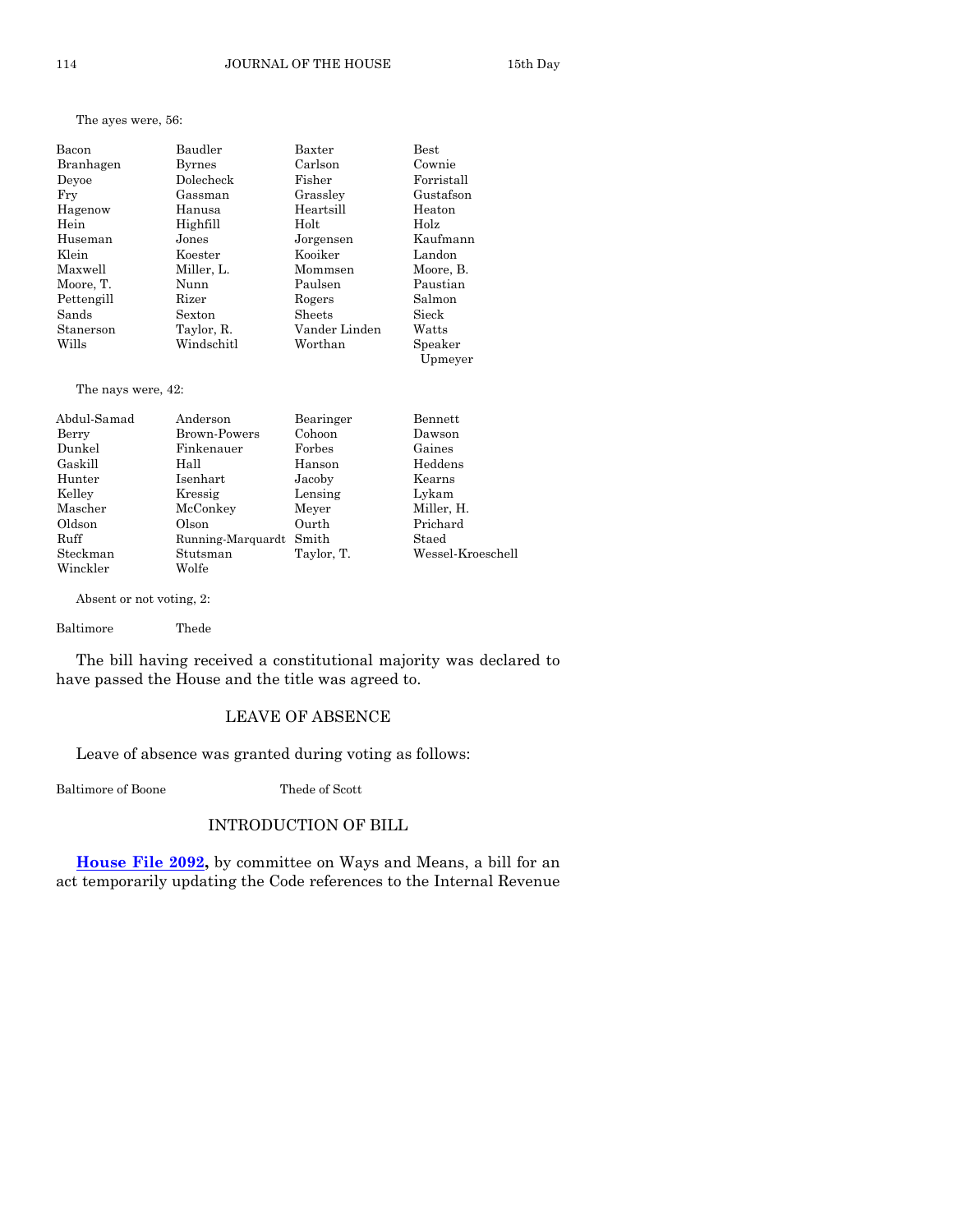Code and decoupling from certain federal bonus depreciation provisions, and including effective date and retroactive applicability provisions.

Read first time and placed on the **Ways and Means calendar.**

#### IMMEDIATE MESSAGES

Hagenow of Polk asked and received unanimous consent that the following bills be immediately messaged to the Senate: **Senate Files 174** and **175.**

#### SPONSOR ADDED

[House File 2059](http://coolice.legis.iowa.gov/Cool-ICE/default.asp?Category=billinfo&Service=Billbook&frame=1&GA=86&hbill=HF2059) Bennett of Linn

#### HOUSE STUDY BILL COMMITTEE ASSIGNMENTS

#### **[H.S.B. 537](http://coolice.legis.iowa.gov/Cool-ICE/default.asp?Category=billinfo&Service=Billbook&frame=1&GA=86&hbill=HSB537) Commerce**

Relating to various matters involving insurance and the insurance division of the department of commerce, and including penalties.

#### **[H.S.B. 538](http://coolice.legis.iowa.gov/Cool-ICE/default.asp?Category=billinfo&Service=Billbook&frame=1&GA=86&hbill=HSB538) Local Government**

Removing prohibitions on emergency management organization employees from holding elective office.

#### SUBCOMMITTEE ASSIGNMENTS

#### **[House File 2007](http://coolice.legis.iowa.gov/Cool-ICE/default.asp?Category=billinfo&Service=Billbook&frame=1&GA=86&hbill=HF2007)**

Commerce: Rizer, Chair; Kaufmann and Kressig.

#### **[House File 2058](http://coolice.legis.iowa.gov/Cool-ICE/default.asp?Category=billinfo&Service=Billbook&frame=1&GA=86&hbill=HF2058)**

Local Government: Gassman, Chair; Baxter and Gaskill.

#### **[House File 2068](http://coolice.legis.iowa.gov/Cool-ICE/default.asp?Category=billinfo&Service=Billbook&frame=1&GA=86&hbill=HF2068)**

State Government: Watts, Chair; Kelley and Vander Linden.